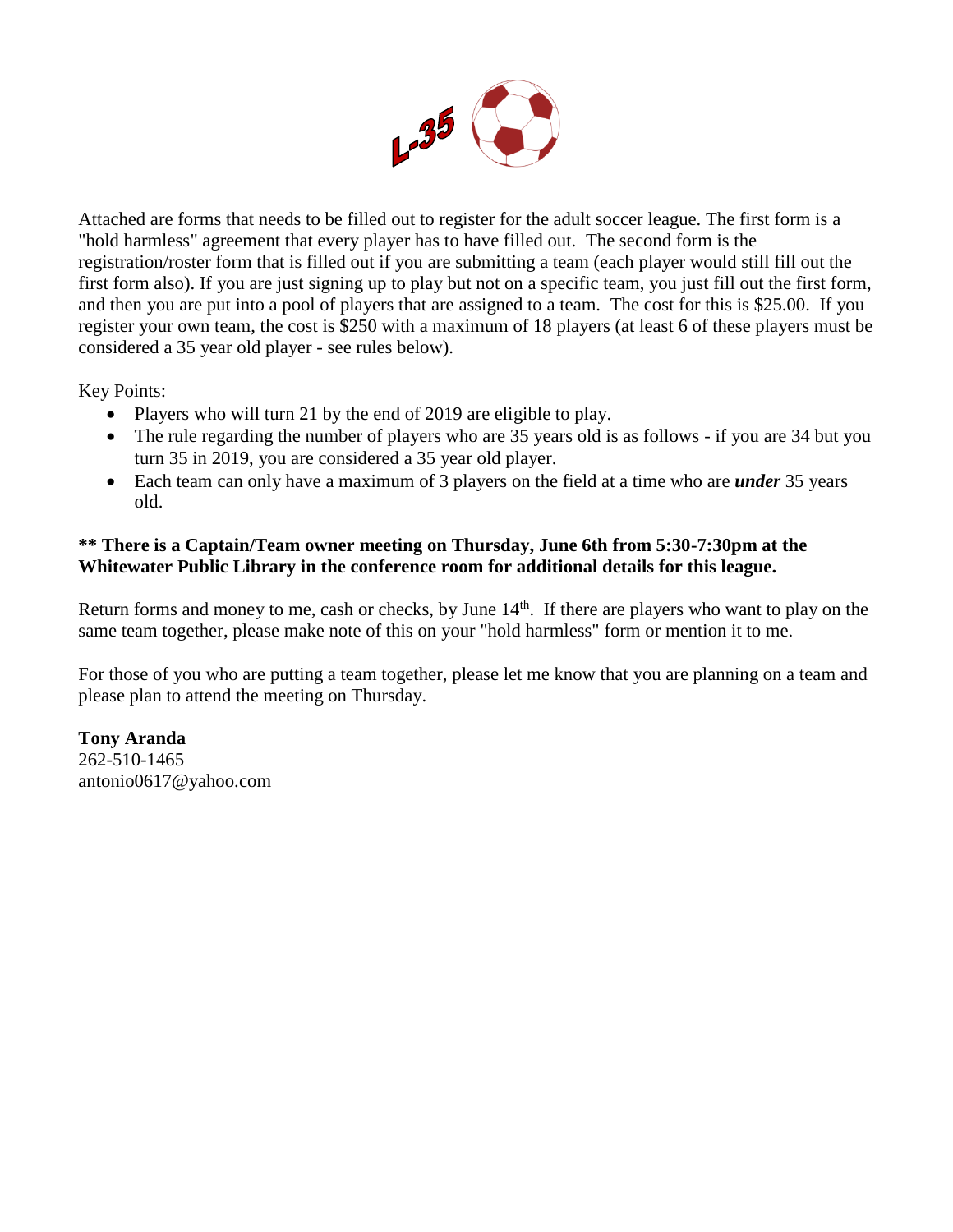

## **WYSC RELEASE, INDEMNIFICATION AND HOLD HARMLESS AGREEMENT**

In consideration of participating in sports camp activities, and for other good and valuable consideration, I hereby agree to release and discharge from liability arising from negligence WYSC and its owners, directors, officer's employees, agents, volunteers, participants, and all other persons or entities acting for them (hereinafter collectively referred to as "Releasees"), on behalf of myself and my children, parents, heirs, assigns, personal representative and estate, and also agree as follows:

- 1. I acknowledge that participating in sports camp activities involves known and unanticipated risks which could result in physical or emotional injury, paralysis or permanent disability, death, and property damage. Risks include, but are not limited to, broken bones, torn ligaments or other injuries as a result of falls or contact with other participants, death or brain damage; medical conditions resulting from physical activity; and damaged clothing or other property. I understand such risks simply cannot be eliminated, despite the use of safety equipment, without jeopardizing the essential qualities of the activity.
- 2. I expressly accept and assume all risks inherent in this activity or that might have been caused by the negligence of the Releasees. My participation in this activity is purely voluntary and I elect to participate despite the risks. In addition, if at any time I believe that event conditions are unsafe or that I am unable to participate due to physical or medical conditions, then I will immediately discontinue participation.
- 3. I hereby voluntarily release, forever discharge, and agree to indemnify and hold harmless Releasees from any and claims, demands, or causes of action which are in any way connected with my participation in this activity, or my use of their equipment or facilities, arising from negligence. This release does not apply to claims arising from intentional conduct. Should Releasees or anyone acting on their behalf be required to incur attorney's fees and costs to enforce this agreement, I agree to indemnify and hold them harmless for all such fees and costs.
- 4. I represent that I have adequate insurance to cover any injury or damage I may suffer or cause while participating in this activity, or else I agree to bear the costs of such injury or damage myself. I further represent that I have no medical or physical condition which could interfere with my safety in this activity, or else I am willing to assume – and bear the costs of – all risks that may be created, directly or indirectly, by any such condition.
- 5. In the event that I file a lawsuit, I agree to do so solely in the state where Releasees' facility is located, and I further agree that the substantive law of that state shall apply.
- 6. I agree that if any portion of this agreement is found to be void or unenforceable, the remaining portions shall remain in full force and effect.

## **By signing this document, I agree that if I am hurt or my property is damaged during my participation in this activity, then I may be found by a court of law to have waived my right to maintain a lawsuit against the parties being released on the basis of any claim for negligence.**

I have had sufficient time to read this entire document and, should I choose to do so, consult with legal counsel prior to signing. Also, I understand that this activity might not be made available to me or that the cost to engage in this activity would be significantly greater if I were to choose not to sign this release, and agree that the opportunity to participate at the stated cost in return for the execution of this release is a reasonable bargain. **I have read and understood this document and I agree to be bound by its terms.**

|                                                                                           | $\overline{\phantom{a}}$ Zip:            |  |
|-------------------------------------------------------------------------------------------|------------------------------------------|--|
|                                                                                           |                                          |  |
|                                                                                           | <b>D.O.B-YEAR ONLY:</b> ________________ |  |
| POSITION ON THE FIELD; circle preferred position(s): -- KEEPER, FORWARD, MIDDLE, DEFENDER |                                          |  |